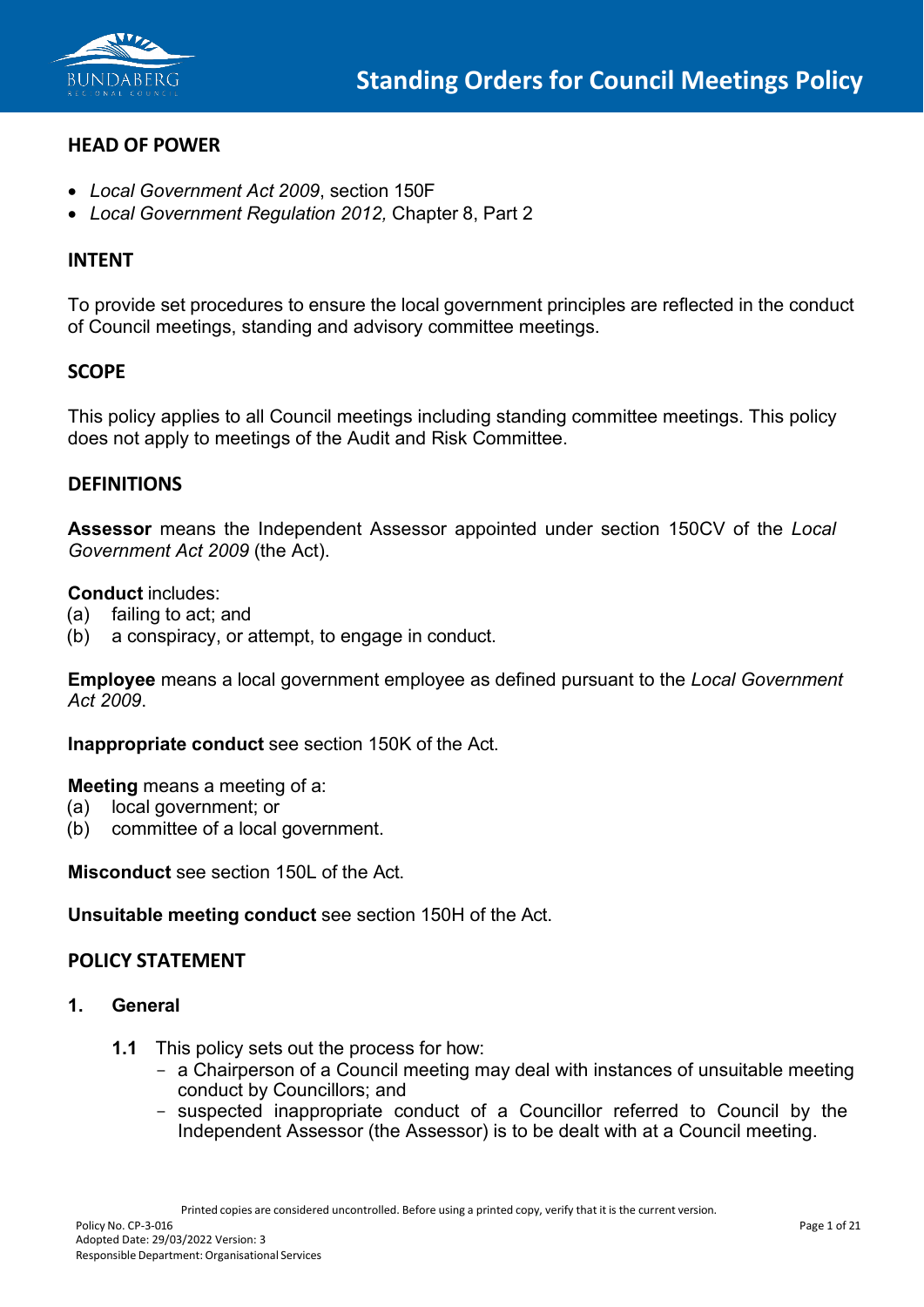

- **1.2** Any provision of this policy may be suspended by resolution of any meeting of Council except those sections that are mandatory. A separate resolution is required for any suspension and must specify the application and duration of each suspension.
- **1.3** Where a matter arises at a Council meeting that is not provided for in this policy, the matters shall be determined by resolution of Council upon a motion which may be put without notice but otherwise conforming with this policy.
- **1.4** A list of Council meeting dates and venues is published on Council's website: [bundaberg.qld.gov.au/council-meetings.](https://www.bundaberg.qld.gov.au/council-meetings)

## **2. Procedures for meetings of Council**

### **2.1 Presiding officer**

- 2.1.1 The Mayor will preside at a meeting of Council.
- 2.1.2 If the Mayor is absent or unavailable to preside, the Deputy Mayor will preside.
- 2.1.3 If both the Mayor and the Deputy Mayor, or the Mayor's delegate, are absent or unavailable to preside, a Councillor chosen by the Councillors present at the meeting will preside at the meeting.
- 2.1.4 Council will choose the Chairperson for a Committee meeting. This Chairperson will normally preside over meetings of the Committee.
- 2.1.5 If the Chairperson of a Committee is absent or unavailable to preside, a Councillor chosen by the Councillors present will preside over the Committee meeting.
- 2.1.6 Before proceeding with the business of the meeting, the person presiding at the meeting shall undertake the acknowledgement and/or greetings deemed appropriate by Council.

### **2.2 Order of Business**

- 2.2.1 The order of business will be determined by resolution of Council from time to time. The order of business may be altered for a particular meeting where the Councillors at that meeting pass a procedural motion to that effect. A motion to alter the order of business may be moved without notice.
- 2.2.2 Unless otherwise altered, the order of business shall be as follows:
	- attendances;
	- apologies and granting of leaves of absence;
	- conflicts of interest;
	- confirmation of minutes;
	- Mayoral minute;
	- notices of motion; and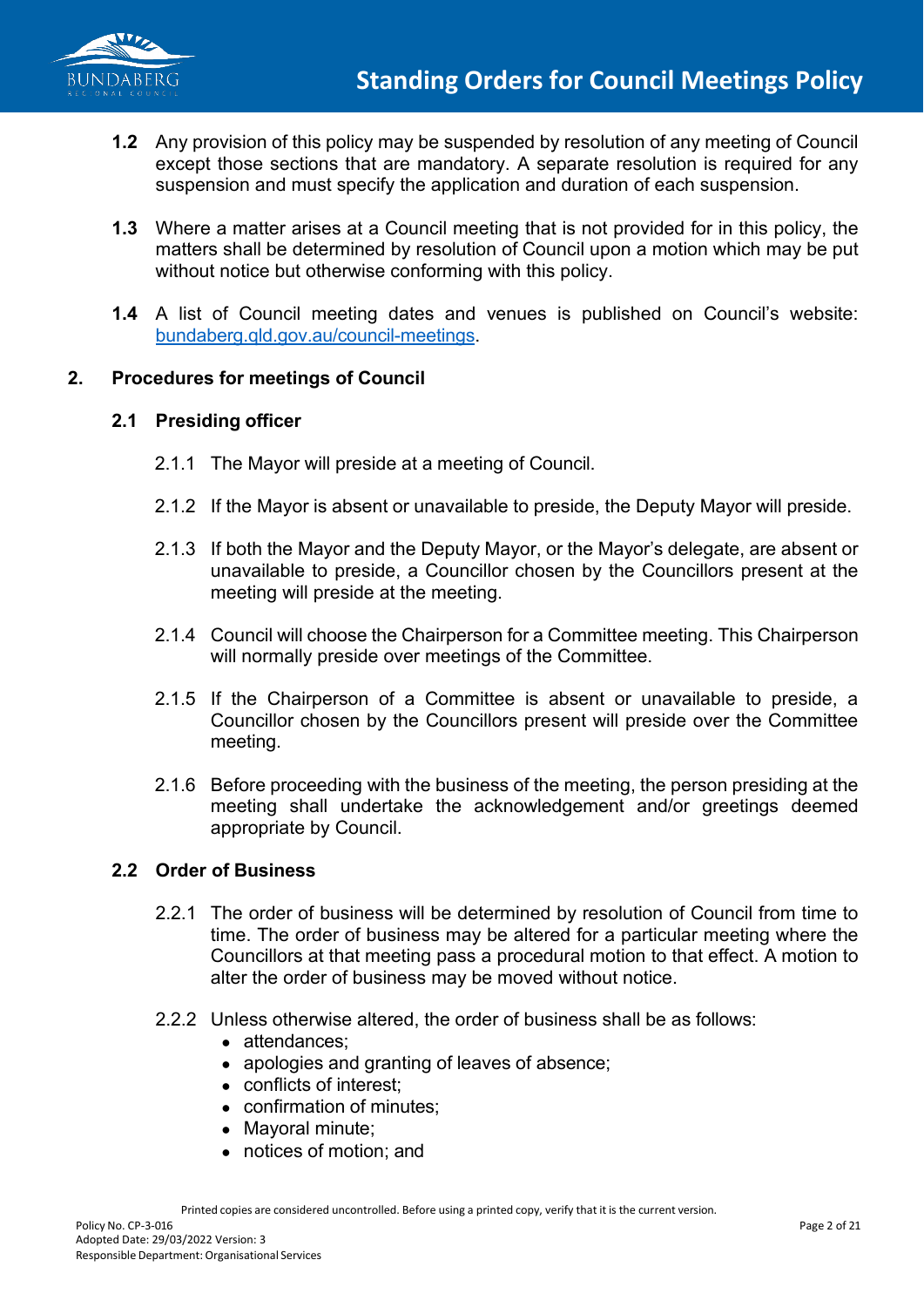

• employee reports.

*Note:* The minutes of a preceding meeting, whether an ordinary or a special meeting, not previously confirmed shall be taken into consideration, at every ordinary meeting of Council, in order that the minutes may be confirmed. No discussion will be permitted about these minutes except with respect to their accuracy as a record of the proceedings. Amendments to the minutes may be made prior to confirming the minutes. This must be done by moving a motion to amend the minutes that must be voted on and carried. Once the resolution is passed the minutes can be amended. All Councillors present at the meeting can vote to confirm the minutes including those who were absent at the previous meeting and those who had a conflict of interest at the previous meeting.

## **2.3 Agendas**

- 2.3.1 The agenda may contain:
	- notice of meeting;
	- minutes of the previous meetings;
	- business arising out of previous meetings;
	- business which the Mayor wishes to have considered at that meeting without notice;
	- matters of which notice has been given;
	- committees' reports referred to the meeting by the Chief Executive Officer;
	- employee reports referred to the meeting by the Chief Executive Officer;
	- deputations and delegations from the community that are approved to attend; and
	- any other business Council determines by resolution be included in the agenda paper.
- 2.3.2 Business not on the agenda, or not fairly arising from the agenda, will not be considered at any Council meeting unless permission for that purpose is given by Council at the meeting. Business must be in accordance with the adopted Terms of Reference for each Committee.
- 2.3.3 The agenda for the ordinary meeting must be made publicly available by 5pm on the business day after the notice of meeting is given to the Councillors. The related reports for the local government meeting must also be included and available to the public excluding confidential reports.
- 2.3.4 Matters on the agenda that will require the meeting to be in a closed session will be clearly identified including the reasons why the session will be closed.
- 2.3.5 A Councillor wishing to put forward a Notice of Motion is required to notify the Chief Executive Officer three clear business days prior to the Agenda being made available to the Councillors. The Notice of Motion should include what the motion relates to and any applicable information or accompanying report relating to the motion.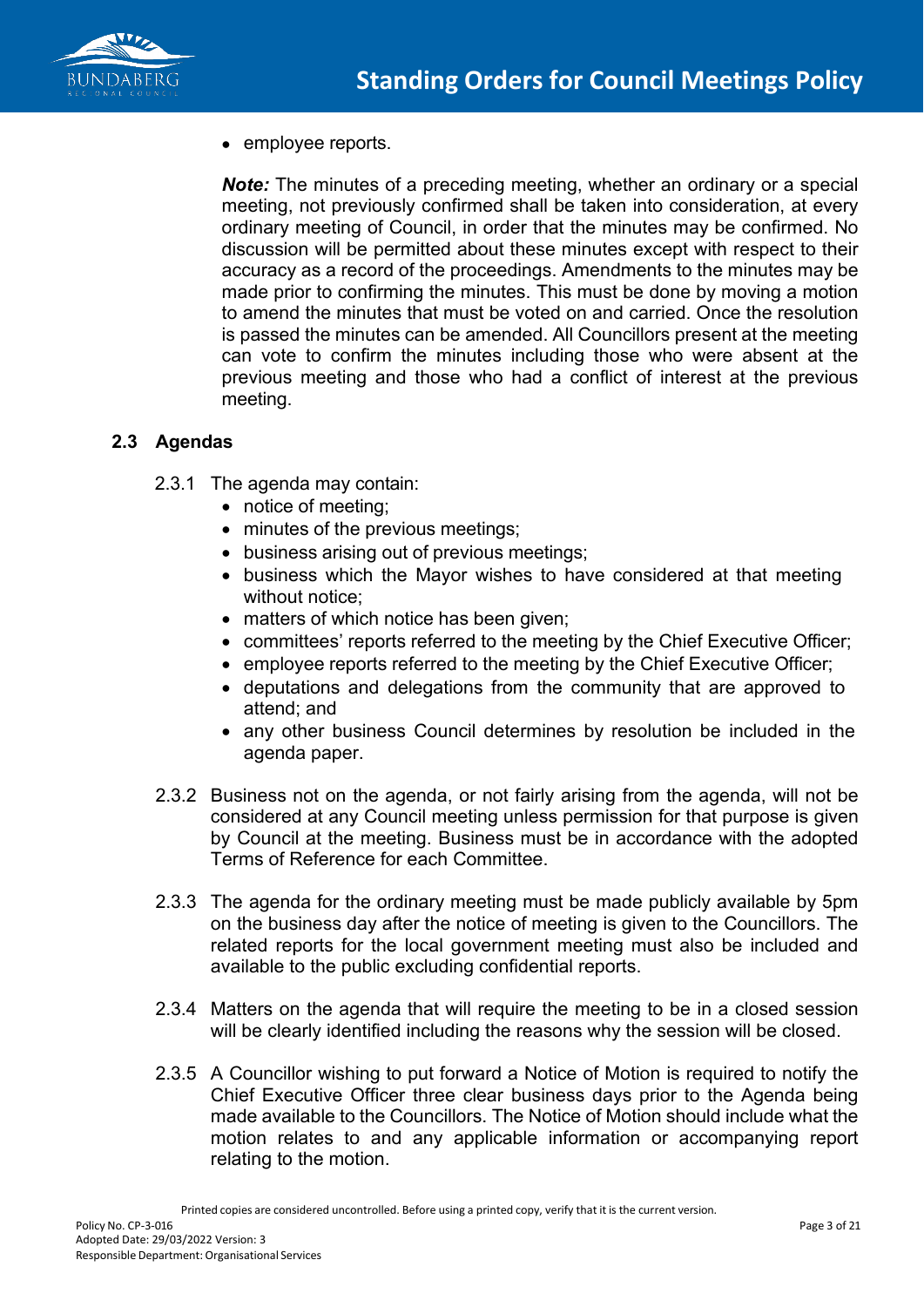

### **2.4 Minutes**

- 2.4.1 Unless previously made available with the agenda, minutes must include reports and other associated information used or presented in the meeting.
- 2.4.2 Unconfirmed minutes of Council meetings are to be published by 5pm on the tenth day after the meeting on Council's website.
- 2.4.3 Confirmed minutes to be published as soon as practicable after the meeting at which they are confirmed.
- 2.4.4 A Councillor can confirm the meeting minutes despite having a conflict of interest in a matter discussed or decided in the meeting and regardless of whether they were present at the meeting.
- 2.4.5 Confidential information in reports or papers are exempt from publication on Council's website.

#### **2.5 Petitions**

- 2.5.1 Any petition presented to a meeting of Council will:
	- be in legible writing or typewritten and contain a minimum of 10 signatures;
	- include the name and contact details of the principal petitioner (i.e. the key contact);
	- include the postcode of all petitioners; and
	- have the details of the specific request/matter appear on each page of the petition.
- 2.5.2 Where a Councillor presents a petition to a meeting of Council, no debate in relation to it will be allowed, and the only motion which may be moved is:
	- that the petition be received; or
	- received and referred to a committee or employee for consideration and a report to Council; or
	- not be received because it is deemed invalid.
- 2.5.3 Council will respond to the principal petitioner in relation to all petitions deemed valid.

### **2.6 Deputations**

- 2.6.1 A deputation wishing to attend and address a meeting of Council shall apply in writing to the Chief Executive Officer not less than seven business days before the meeting.
- 2.6.2 The Chief Executive Officer, on receiving an application for a deputation shall notify the Chairperson who will determine whether the deputation may be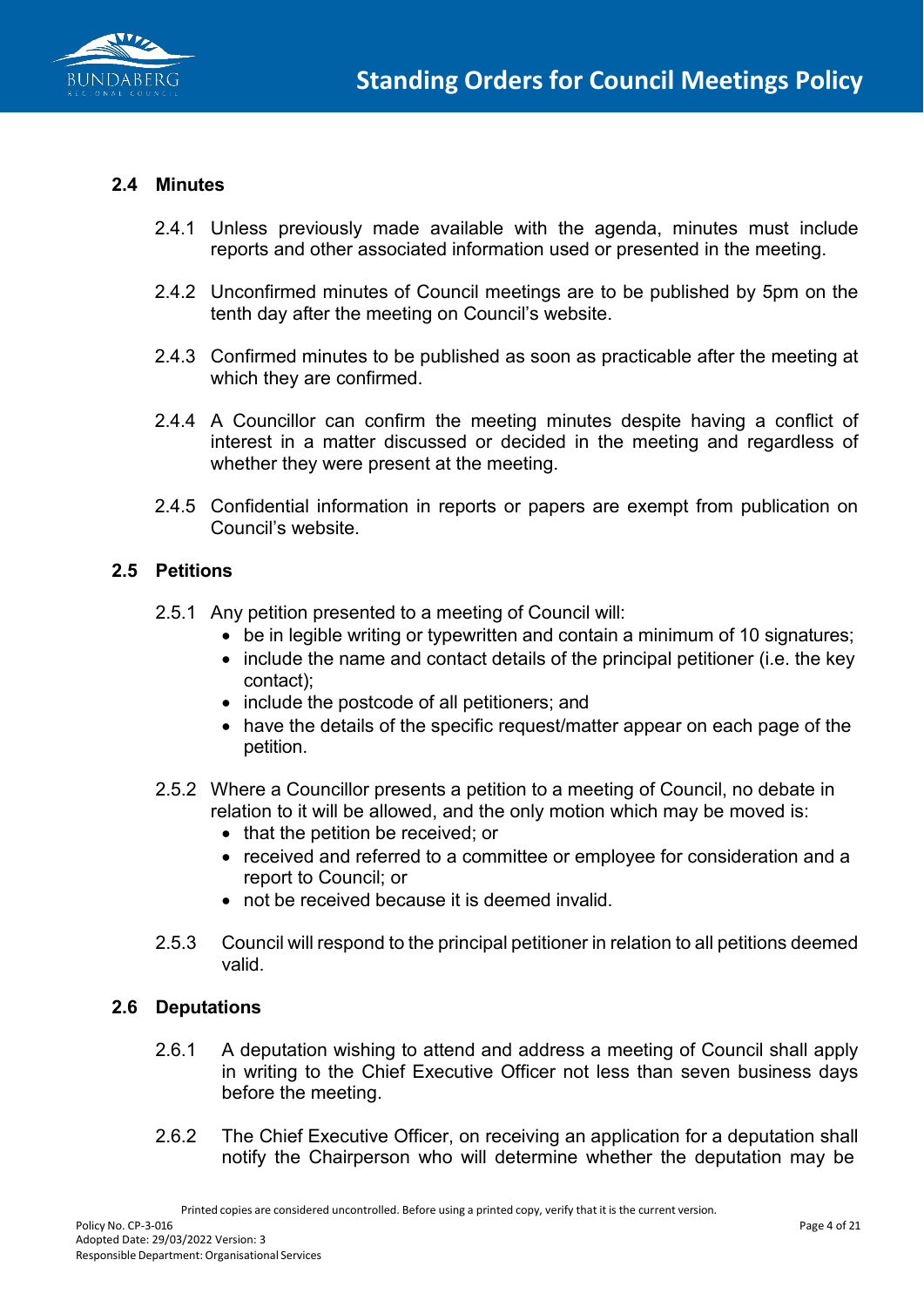

heard. The Chief Executive Officer will inform the deputation of the determination in writing. Where it has been determined the deputation will be heard, a convenient time shall be arranged for that purpose, and an appropriate time period allowed (e.g. 15 minutes).

- 2.6.3 For deputations comprising three or more persons, only three persons shall be at liberty to address the Council meeting unless the Councillors at the meeting determine otherwise by resolution. A deputation shall be given adequate opportunity to explain the purpose of the deputation.
- 2.6.4 If a member of the deputation other than the appointed speakers interjects or attempts to address the Council meeting, the Chairperson may terminate the deputation.
- 2.6.5 The Chairperson may terminate an address by a person in a deputation at any time where:
	- the Chairperson is satisfied that the purpose of the deputation has been sufficiently explained to the Councillors at the meeting;
	- the time period allowed for a deputation has expired; or
	- the person uses insulting or offensive language or is derogatory towards Councillors or employees.
- 2.6.6 The Chief Executive Officer is responsible for the deputation including that the appointed speaker/s are notified in writing of developments or future actions as appropriate.

# **2.7 Public participation at meetings**

- 2.7.1 A member of the public may take part in the proceeding of a meeting only when invited to do so by the Chairperson.
- 2.7.2 In each Council meeting, time may be required to permit members of the public to address the Council on matters of public interest related to local government. The time allotted shall not exceed 15 minutes and no more than three speakers shall be permitted to speak at one meeting. The right of any individual to address the Council during this period shall be at the absolute discretion of Council.
- 2.7.3 If any address or comment is irrelevant, offensive, or unduly long, the Chairperson may require the person to cease making the submission or comment.
- 2.7.4 For any matter arising from such an address, Council may take the following actions:
	- refer the matter to a committee;
	- deal with the matter immediately;
	- place the matter on notice for discussion at a future meeting; or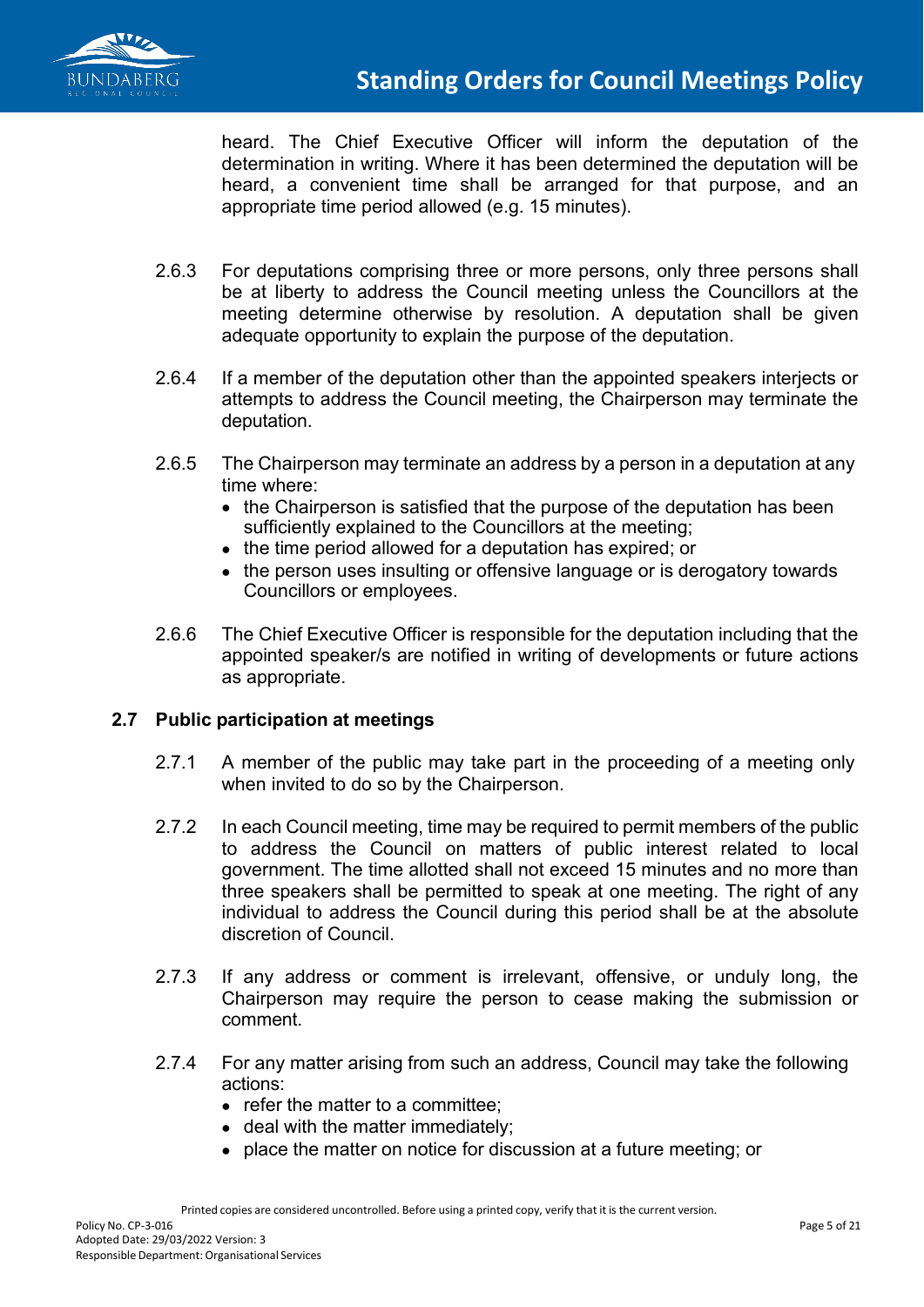

- note the matter and take no further action.
- 2.7.5 Any person addressing Council shall stand, and act and speak with decorum and frame any remarks in respectful and courteous language.
- 2.7.6 Any person who is considered by Council or the Mayor to be unsuitably dressed may be directed by the Mayor or Chairperson to immediately withdraw from the meeting. Failure to comply with such a request may be considered an act of disorder.

#### **3. Prescribed conflict of interest**

Councillors are ultimately responsible for informing of any prescribed conflict of interest on matters to be discussed at Council or committee meeting (other than ordinary business matters). When dealing with a prescribed conflict of interest, Councillors must abide by the following procedures.

- **3.1** A Councillor who has notified the Chief Executive Officer of a prescribed conflict of interest in a matter to be discussed in a Council meeting must also give notice during the meeting.
- **3.2** A Councillor who first becomes aware of a prescribed conflict of interest in a matter during a Council meeting must immediately inform the meeting of the conflict of the interest.
- **3.3** When notifying the meeting of a prescribed conflict of interest, the following details must be provided:
	- if it arises because of a gift, loan or contract, the value of the gift, loan or contract.
	- if it arises because of an application or submission, the subject of the application or submission.
	- the name of any entity other than the Councillor that has an interest in the matter.
	- the nature of the Councillor's relationship with the entity that has an interest in a matter.
	- details of the Councillor's and any other entity's interest in the matter.
- **3.4** The Councillor must then leave the place of the meeting, including any area set aside for the public, and stay away while the matter is being discussed and voted on, unless the subject Councillor has written notice from the Minister to participate in the matter.
- **3.5** Once the councillor has left the area where the meeting is being conducted, Council can continue discussing and deciding on the matter at hand.

#### **4. Declarable conflict of interest**

Councillors are ultimately responsible for informing of any declarable conflict of interest on matters to be discussed at a Council or Committee meetings that might lead to a decision that is contrary to the public interest (other than ordinary business matters).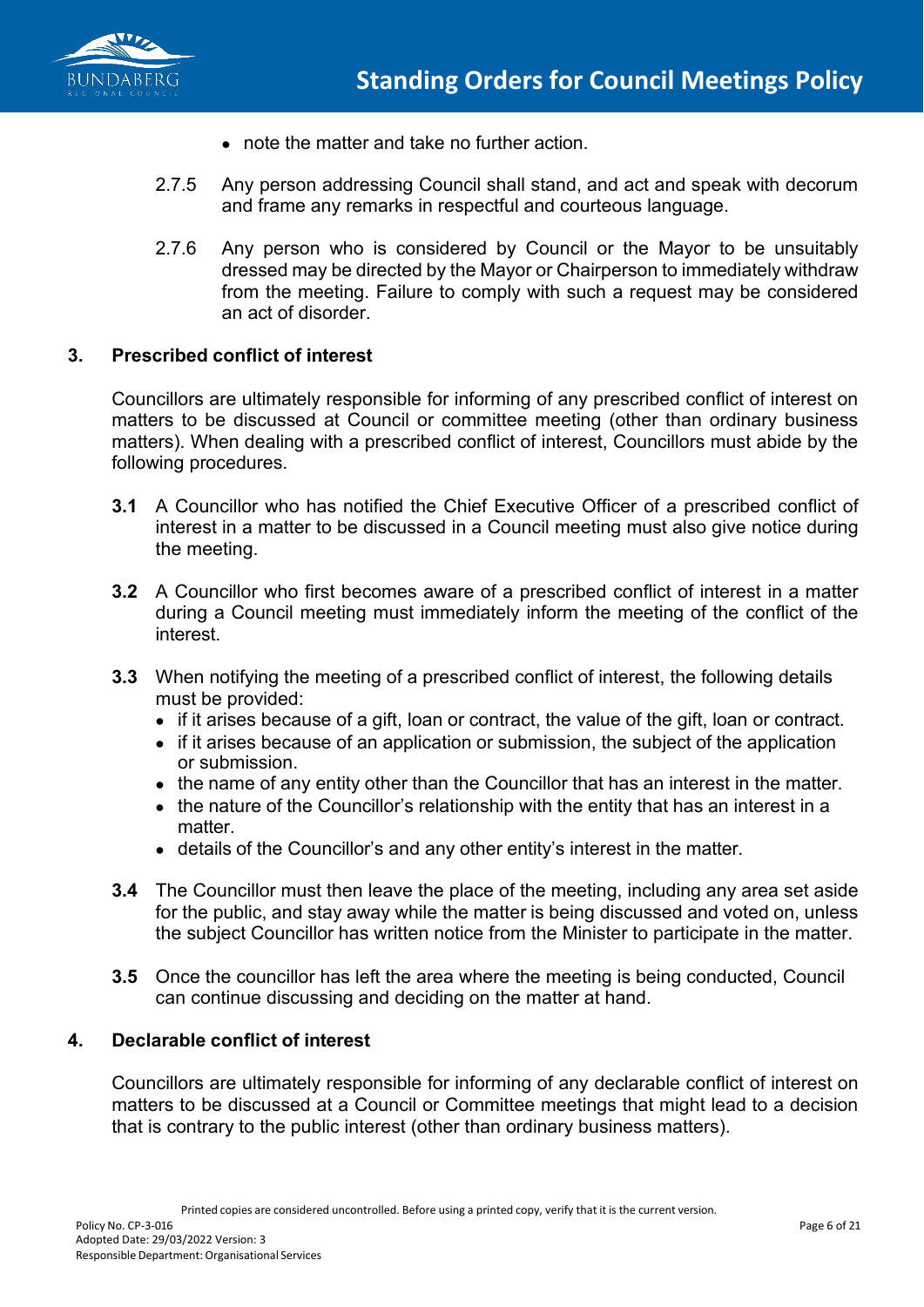

A Councillor may raise their personal interests in a matter at the meeting to canvas the view of the other Councillors prior to deciding to declare a conflict of interest. If the other Councillors suspect the personal interest might be a conflict of interest, the Councillor may disclose their suspicion and the processes under section 150EW of the Act.

When dealing with a declarable conflict of interest, Councillors must abide by the following procedures.

- **4.1** A Councillor who has notified the Chief Executive Officer of a declarable conflict of interest in a matter to be discussed at a Council meeting must also give notice during the meeting.
- **4.2** A Councillor who first becomes aware of a declarable conflict of interest in a matter during a Council meeting must inform the meeting of the conflict of interest.
- **4.3** When notifying the meeting of a declarable conflict of interest, Councillors should provide sufficient detail to allow the other Councillors to make an informed decision about how best to manage the declarable conflict of interest in the public interest.

The following details must be provided:

- the nature of the declarable conflict of interest.
- if it arises because of the Councillor's relationship with a related party:
	- i. the name of the related party to the Councillor
	- ii. the nature of the relationship of the related party to the Councillor
	- iii. the nature of the related party's interest in the matter
- if it arises because of a gift or loan from another person to the Councillor or a related party:
	- i. the name of the other person
	- ii. the nature of the relationship of the other person to the Councillor or related party
	- iii. the nature of the other person's interest in the matter
	- iv. the value of the gift or loan and the date the gift or loan was made.
- **4.4** After a councillor has declared a conflict of interest, the councillor should consider leaving the meeting while the matter is discussed unless they have reasons why their participation would improve making the decision in the public interest.
- **4.5** If the Councillor chooses not to leave the meeting, the Councillor may advise the other Councillors of their reasons for seeking permission to participate in making the decision.
- **4.6** The other non-conflicted Councillors at the meeting must then decide, by resolution, whether the Councillor can participate in the decision making in relation to the matter, including voting on the matter, or whether they should not participate in the decision and leave the place of the meeting while the matter is decided by the non-conflicted Councillors. The non-conflicted Councillors may impose conditions on the Councillor under a decision to either participate or leave the meeting e.g. may stay for the debate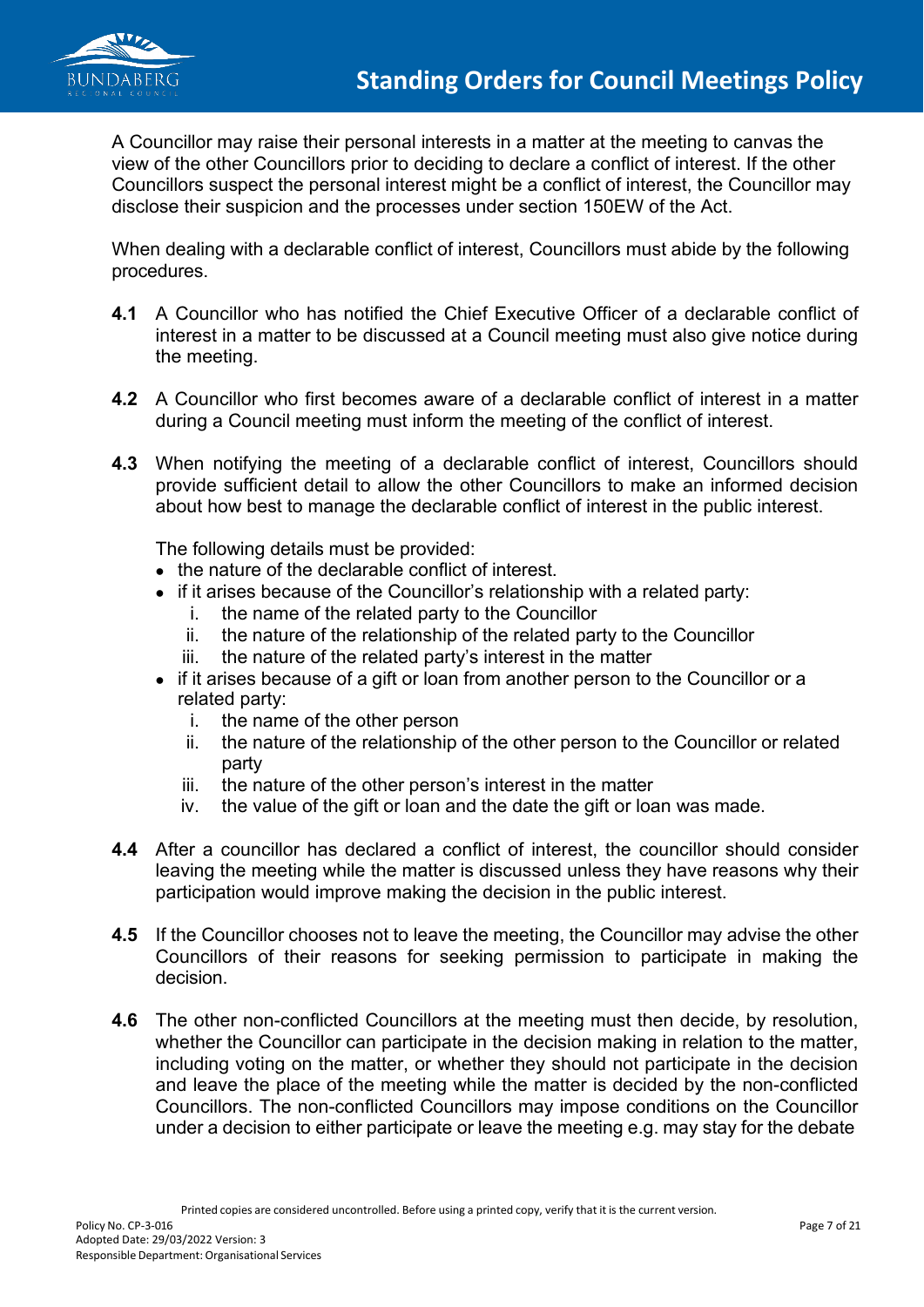

but must leave for the vote. The Councillor must comply with any decision or condition imposed by the non-conflicted Councillors.

- **4.7** In deciding on whether a Councillor may participate in a decision about a matter in which the Councillor has a declarable conflict of interest , only Councillors who do not themselves have a prescribed or declarable conflict of interest in the matter are eligible to participate in the decision making. The decision may be made even if the number of those Councillors is less than a majority or less than a quorum for the meeting consistent with section 150ET of the Act.
- **4.8** The Councillor who is the subject of the decision may remain in the meeting while the debate is occurring and can participate by answering questions from the Chairperson to assist the other Councillors in making their decision. The subject Councillor must not vote or otherwise participate in making the decision but may remain in the meeting while the vote on the matter takes place and the decision is declared by the Chairperson, on whether the Councillor may remain in the meeting and participate in deciding the matter in which the Councillor has a declarable conflict of interest.
- **4.9** When deciding whether a Councillor may participate in the decision making on a matter in which they have a declarable conflict of interest, the other Councillors should consider the particular circumstances of the matter including, but not limited to:
	- how does the inclusion of the Councillor in the deliberation affect the public trust.
	- how close or remote is the Councillor's relationship to the related party.
	- if the declarable conflict of interest relates to a gift or other benefit, how long ago was the gift or benefit received.
	- will the benefit or detriment the subject Councillor or their related party stands to receive from the decision have major or minor impact on them.
	- how does the benefit or detriment the subject Councillor stands to receive compare to others in the community.
	- how does this compare with similar matters that Council has decided and have other Councillors with the same or similar interests decided to leave the meeting.
	- whether the subject Councillor has unique skills, knowledge or expertise that might help make the best decision in the public interest.
- **4.10** If the non-conflicted Councillors cannot decide about the declarable conflict of interest of a Councillor, they are taken to have decided that the Councillor must leave and stay away from the meeting while the non-conflicted councillors discuss and vote on the matter.
- **4.11** A decision about a Councillor who has a declarable conflict of interest in a matter applies in relation to the Councillor for participating in the decision, and all subsequent decisions, about the same matter unless there is a change to the Councillor's personal interests and/or the nature of the matter being discussed. If the non-conflicted Councillors decide that the Councillor can act in the public interest on the matter, then the Councillor may participate in the meeting and be involved in processes occurring outside of a Council meeting about the same matter e.g. briefing sessions or workshops.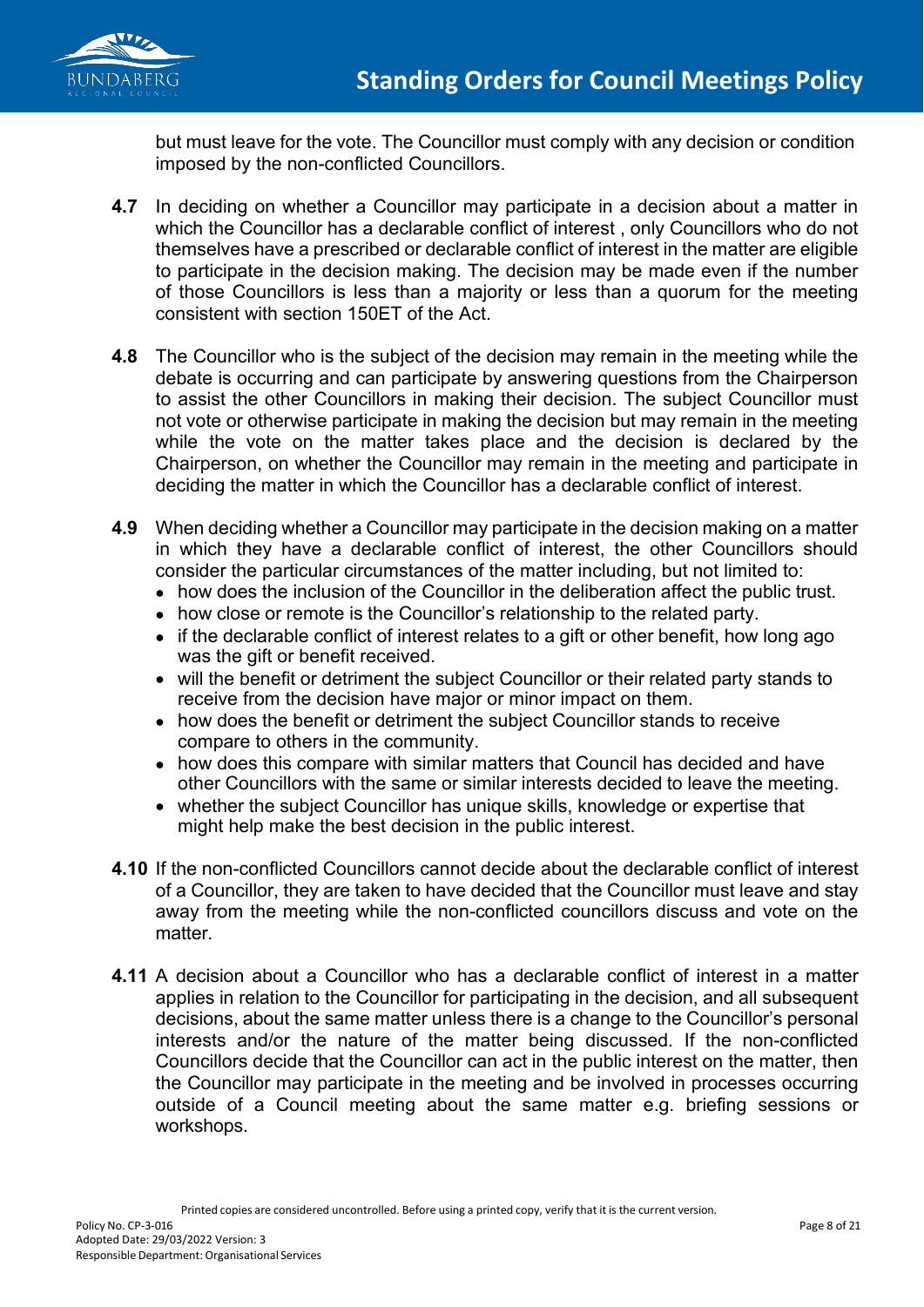

- **4.12** In making the decision under 4.6 and 4.9, it is irrelevant how the subject councillor intended to vote on the issue or any other issue (if known or suspected).
- **4.13** A councillor does not contravene the above procedures if the councillor participates in a decision under written approval from the Minister.

## **5. Reporting a suspected conflict of interest**

- **5.1** If a Councillor at a meeting reasonably believes or suspects that another councillor has a personal interest in a matter that may be a prescribed or declarable conflict of interest, and that Councillor is participating in a decision on that matter, the councillor must immediately inform the Chairperson of the meeting of their belief or suspicion, and the facts and circumstances that led to their belief or suspicion.
- **5.2** The Chairperson should ask the relevant Councillor with the suspected personal interest whether they have any prescribed or declarable conflict of interest in the matter. If the Councillor agrees they have a conflict of interest, the Councillor must follow the relevant procedures above.
- **5.3** If the Councillor believes they do not have a conflict of interest, they must inform the meeting of that belief and their reasons for that belief.
- **5.4** The non-conflicted Councillors must then decide whether the Councillor has a prescribed conflict of interest, a declarable conflict of interest or that the Councillor does not have prescribed or declarable conflict of interest in the matter. If the meeting decides the Councillor has a conflict of interest, the Councillor must follow the relevant procedures above.
- **5.5** If the Councillors cannot reach a majority decision, then they are taken to have determined that the councillor has a declarable conflict of interest.

### **6. Loss of quorum**

- **6.1** In the event where one or more Councillors leave a meeting due to a prescribed or declarable conflict of interest in a matter that results in a loss of a quorum for deciding the matter, Council must resolve to:
	- delegate the consideration and decision on the matter, pursuant to section 257 of the Act;
	- defer the matter to a later meeting; or
	- not decide the matter and take no further action in relation to the matter.
- **6.2** All Councillors including the conflicted Councillors, may participate in deciding to delegate or defer a matter.
- **6.3** The Council must not delegate a decision to an entity if the entity, or a majority being at least half of its members, has a prescribed or declarable conflict of interest in the matter.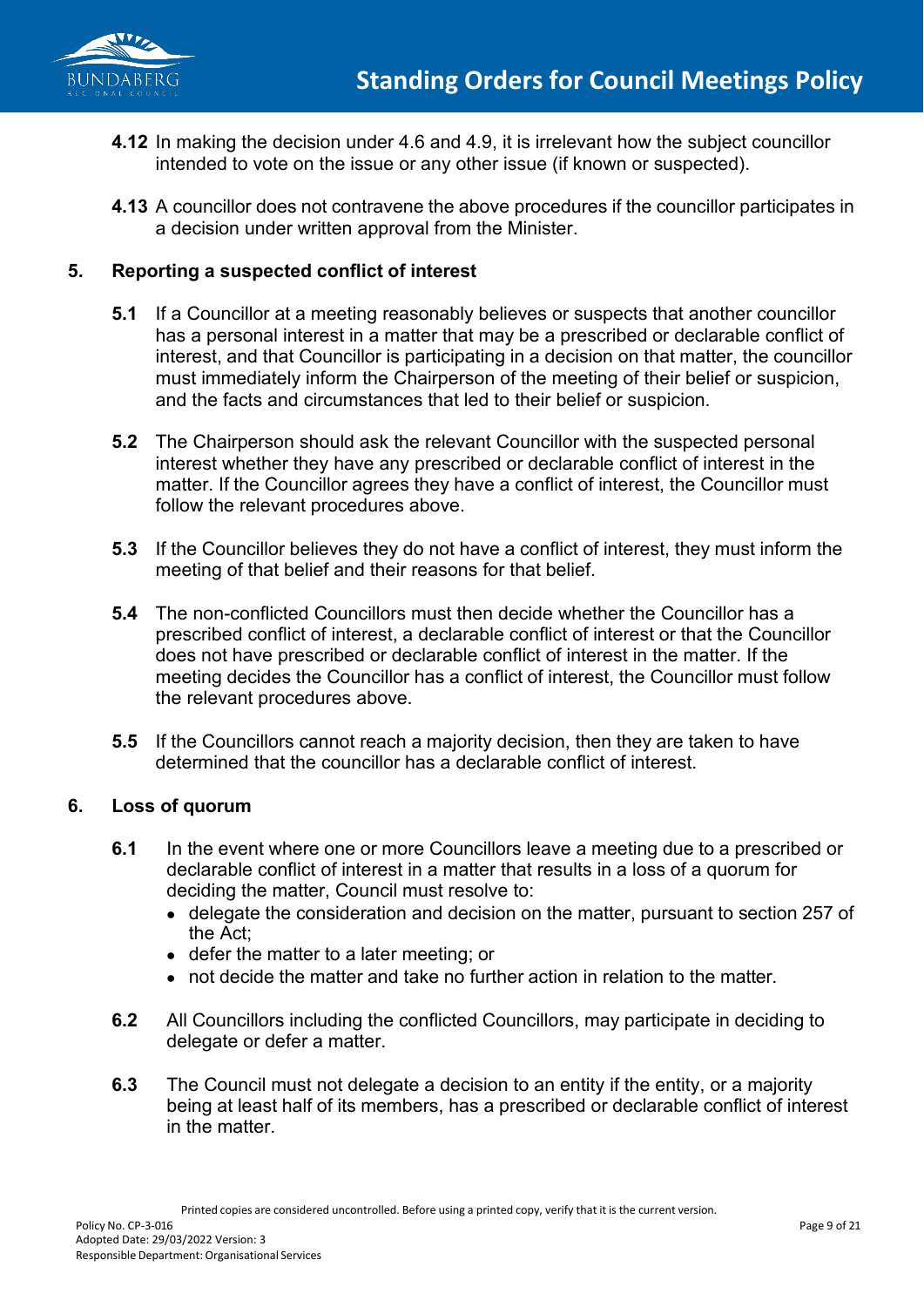

**6.4** If the matter cannot be delegated under an Act, the Council should seek ministerial approval for the councillors to be able to consider and vote on the matter, subject to any conditions the Minister may impose.

### **7. Recording prescribed and declarable conflicts of interest**

When a Councillor informs a meeting that they or another Councillor have a prescribed or declarable conflict of interest in a matter, the minutes of the meeting must record all of the relevant details of how the conflict of interest was dealt with, being:

- the name of any Councillor and any other Councillor who may have a prescribed or declarable conflict of interest;
- the particulars of the prescribed or declarable conflict of interest provided by the **Councillor**
- the actions taken by a Councillor after informing the meeting that they have, or they reasonably suspect another Councillor has a prescribed or declarable conflict of interest
- any decision then made by the eligible Councillors;
- whether the Councillor with a prescribed or declarable conflict of interest participated in or was present for the decision under ministerial approval;
- the Council's decision on what actions the councillor with a declarable conflict of interest must take and the reasons for the decision;
- the name of each Councillor who voted on the matter and how each voted:
- If the Councillor has a declarable conflict of interest the following additional information must be recorded in the minutes of the meeting when the meeting is informed of a councillor's personal interest by someone other than the Councillor, the name of each Councillor who voted in relation to whether the Councillor has a declarable conflict of interest, and how each of the Councillors voted;
- where a decision has been made under section 4.6 above the minutes must include the decision and reasons for the decision, and the name of each eligible Councillor who voted and how each eligible Councillor voted.

### **8. Motions**

### **8.1 Motions to be moved**

- 8.1.1 A Councillor is required to 'move*'* a motion and then another Councillor is required to 'second*'* the motion.
- 8.1.2 When a motion has been moved and seconded, it shall become subject to the control of Council and cannot be withdrawn without the consent of the Council meeting.
- 8.1.3 Other Councillors can propose amendments to the motion, which must be voted on before voting on the final motion:
	- A motion brought before a meeting of Council in accordance with the Act or these standing orders will be received and put to the meeting by the chairperson.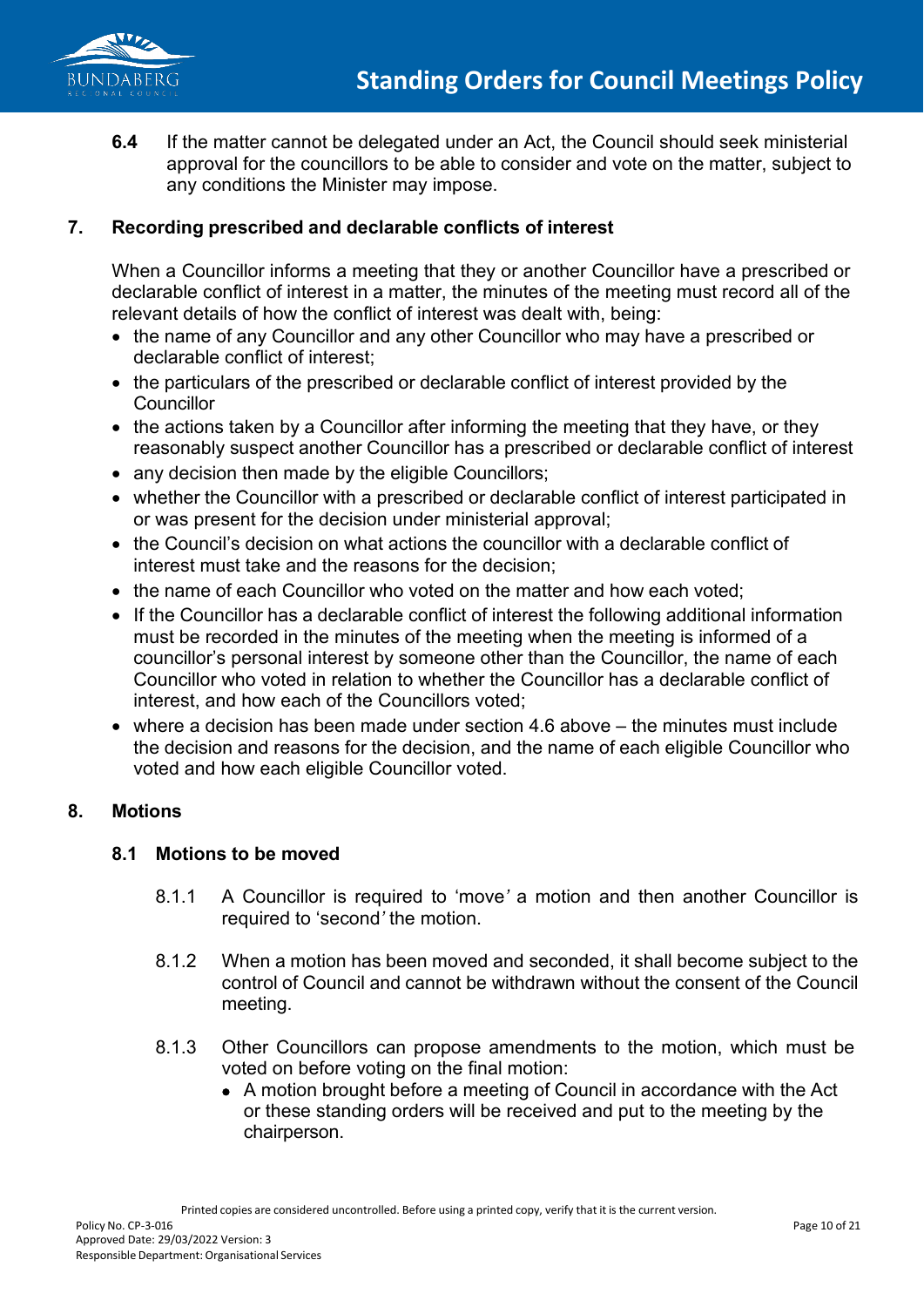

- The Chairperson may require a motion or amendment to a motion to be stated in full or be in writing before permitting it to be received.
- The chairperson may refuse to accept a motion if it is not within the meeting's jurisdiction and rule a motion out of order if necessary. Any motion that is vague, proposes an unlawful action, is outside the scope of the meeting, is defamatory, vexatious or is unnecessary, may be ruled out of order.
- 8.1.4 The Chairperson may call the notices of motion in the order in which they appear on the agenda. Where no objection is taken to a motion being taken as a formal motion, and the motion is then seconded, the Chairperson may put the motion to the vote without discussion and the vote occur.
- 8.1.5 Not more than one motion or one proposed amendment to a motion may be put before a meeting of Council at any one time.

### **8.2 Absence of mover of motion**

Where a Councillor who has given notice of a motion is absent from the meeting of Council at which the motion is to be considered, the motion may be:

- moved by another Councillor at the meeting; or
- deferred to the next meeting.

### **8.3 Motion to be seconded**

A motion or an amendment to a motion shall not be debated at a meeting of Council unless or until the motion or the amendment is seconded, with the exception of procedural motions.

### **8.4 Amendment to motion**

- 8.4.1 An amendment to a motion will be in terms which maintain or further clarify the intent of the original motion and do not contradict the motion.
- 8.4.2 Where an amendment to a motion is before a meeting of Council, no other amendment to the motion shall be considered until after the first amendment has been voted on.
- 8.4.3 Where a motion is amended by another motion, the original motion will not be proposed as a subsequent motion to amend that other motion.

### **8.5 Speaking to motions and amendments**

8.5.1 The mover of a motion or amendment will read it and state that it is so moved but will not speak to it until it is seconded.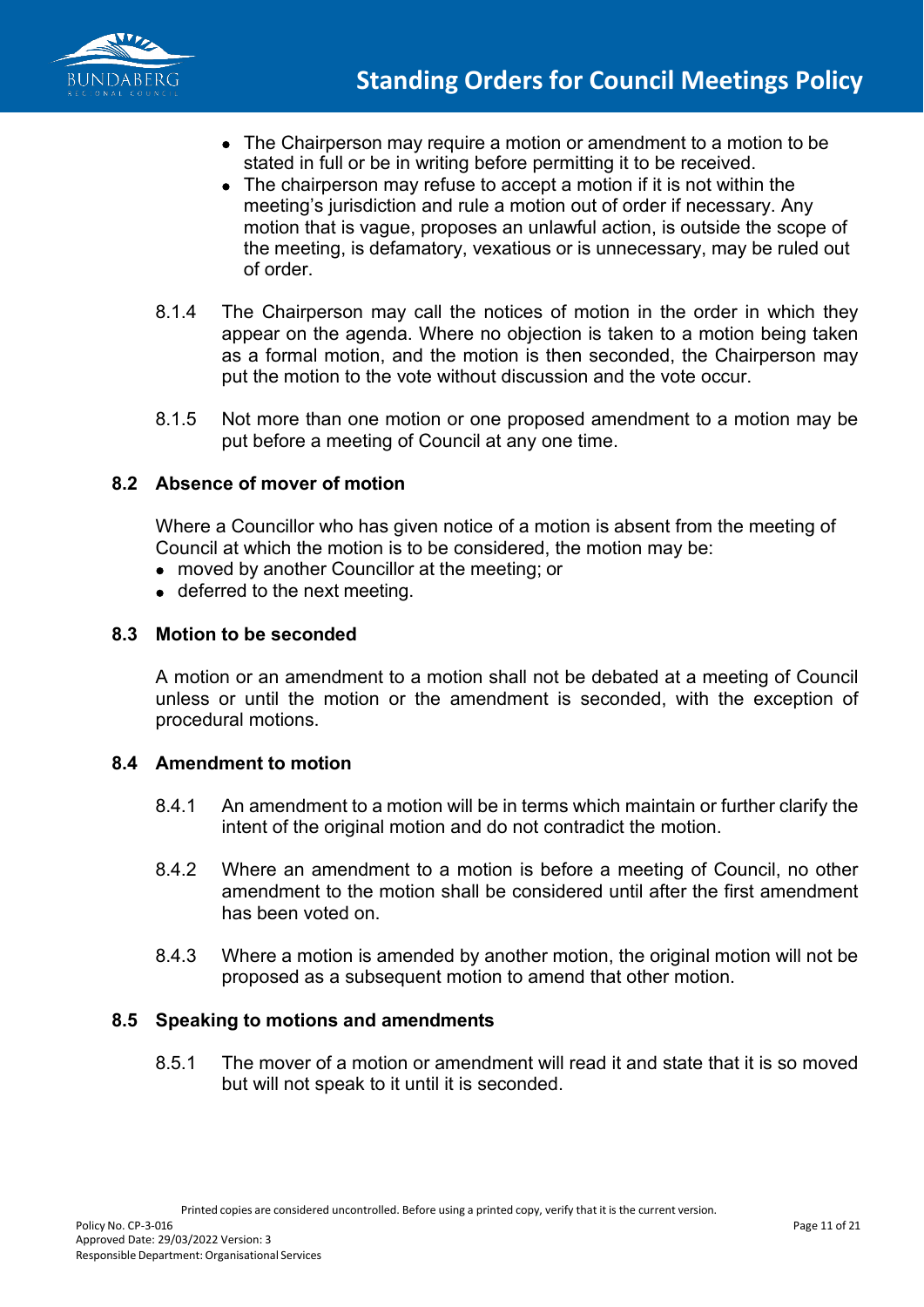

- 8.5.2 The Chairperson will manage the debate by allowing the Councillor who proposed the motion the option of speaking first on the motion. The Chairperson will then call on any other Councillors who wish to speak against the motion and then alternatively for and against the motion as available, until all Councillors who wish to speak have had the opportunity.
- 8.5.3 A Councillor may make a request to the Chairperson for further information before or after the motion or amendment is seconded.
- 8.5.4 The mover of a motion or amendment has the right to reply. Each Councillor will speak no more than once to the same motion or same amendment except as a right of reply. Once the right of reply has been delivered the debate ends.
- 8.5.5 Each speaker will be restricted to not more than five minutes unless the Chairperson rules otherwise.
- 8.5.6 Where two or more Councillors indicate they may wish to speak at the same time, the Chairperson will determine who is entitled to priority.
- 8.5.7 In accordance with section 254H of the *Local Government Regulation 2012*  (the Regulation), if a decision made at the Council meeting is inconsistent with a recommendation or advice given to Council by an advisor, the minutes of the meeting must include a statement of the reasons for not adopting the recommendation or advice.

### **8.6 Method of taking vote**

- 8.6.1 The Chairperson will call for all Councillors in favour of the motion to indicate their support. The Chairperson will then call for all Councillors against the motion to indicate their objection. A councillor may call for a 'division' to ensure their objection to the motion is recorded in the minutes. If a division is taken, the minute secretary will record the names of Councillors voting in the affirmative and of those voting in the negative. The Chairperson will declare the result of a vote or a division as soon as it has been determined.
- 8.6.2 Councillors have the right to request that their names and how they voted be recorded in the minutes if they request it when voting other than by division.
- 8.6.3 Except upon a motion to repeal or amend it, the resolution will not be discussed after the vote has been declared.

*Note*: If a report contains distinct recommendations, the decision of the council may be taken separately on each recommendation. If a decision by the meeting is contra to a recommendation in a report the minutes must give the reasons for the decision.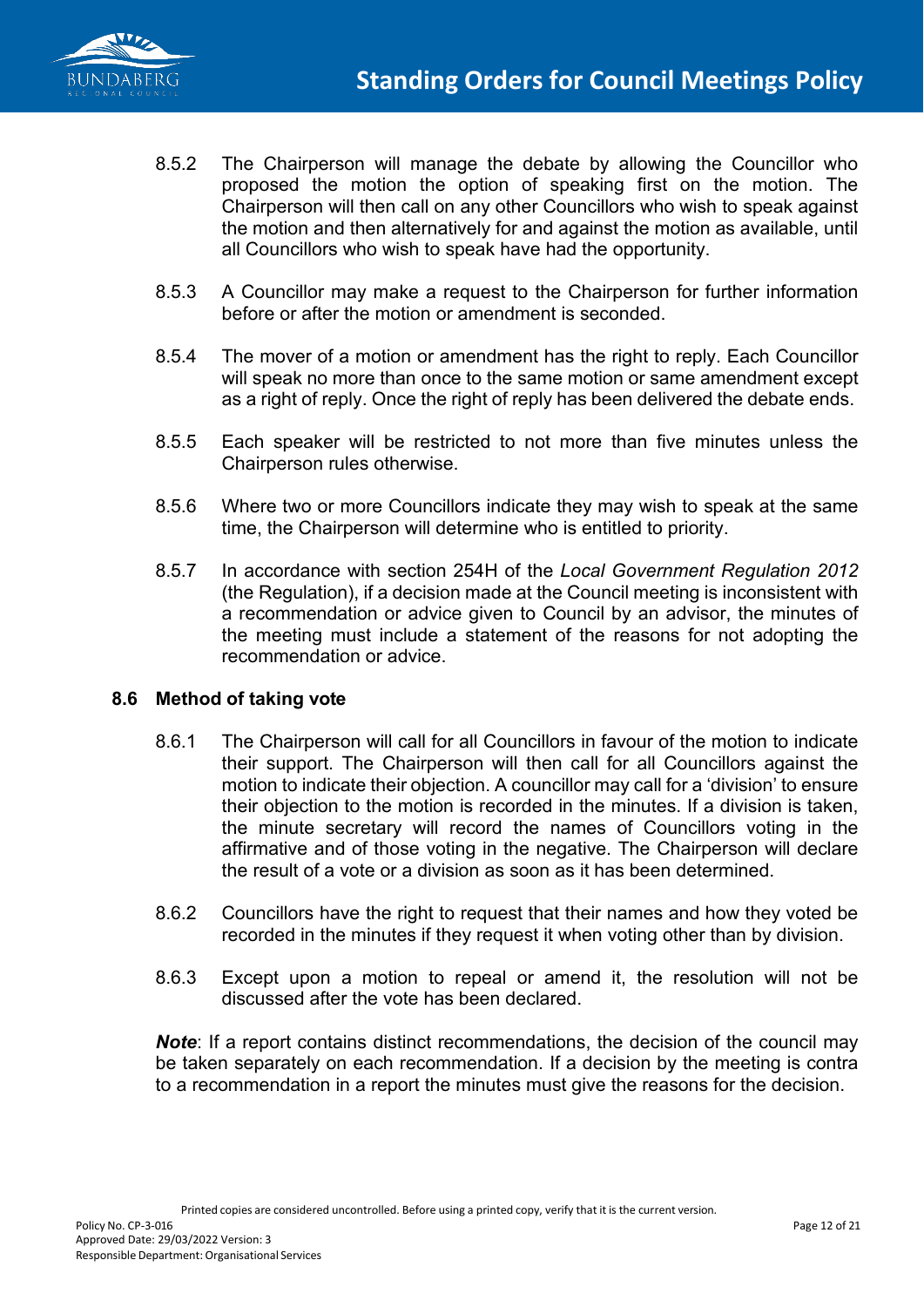

#### **8.7 Withdrawing a motion**

A motion or amendment may be withdrawn by the mover with the consent of the council, which will be without debate, and a councillor will not speak to the motion or amendment after the mover has been granted permission by the council meeting for its withdrawal.

#### **8.8 Repealing or amending resolutions**

- 8.8.1 A resolution of Council may not be amended or repealed unless notice of motion is given in accordance with the requirements of the legislation.
- 8.8.2 Councillors present at the meeting at which a motion to repeal or amend a resolution is put, may defer consideration of that motion. The deferral will not be longer than three months.

#### **8.9 Procedural motions**

- 8.9.1 A Councillor at a meeting of Council may, during the debate of a matter at the meeting, move the following motions, as a procedural motion without the need for a seconder:
	- that the question/motion be now put before the meeting;
	- that the motion or amendment now before the meeting be adjourned;
	- that the meeting proceeds to the next item of business;
	- that the question lie on the table;
	- a point of order;
	- a motion of dissent against the Chairperson's decision;
	- that this report/document be tabled;
	- to suspend the rule requiring that (insert requirement); or
	- that the meeting stands adjourned.
- 8.9.2 A procedural motion, "*that the question be put*", may be moved and where such a procedural motion is carried, the Chairperson will immediately "put the question to the motion" or amendment to that motion under consideration. Where such procedural motion is lost, debate on the motion or amendment to that motion will resume.
- 8.9.3 The procedural motion, "*that the motion or amendment now before the meeting be adjourned*" may specify a time or date, to which the debate will be adjourned. Where no date or time is specified:
	- a further motion may be moved to specify a time or date; or
	- the matter about which the debate is to be adjourned, will be included in the business paper for the next meeting.
- 8.9.4 Where a procedural motion, *"that the meeting proceed to the next item"* is carried, debate on the matter that is the subject of the motion will cease and may be considered again by Council on the giving of notice in accordance with the standing orders.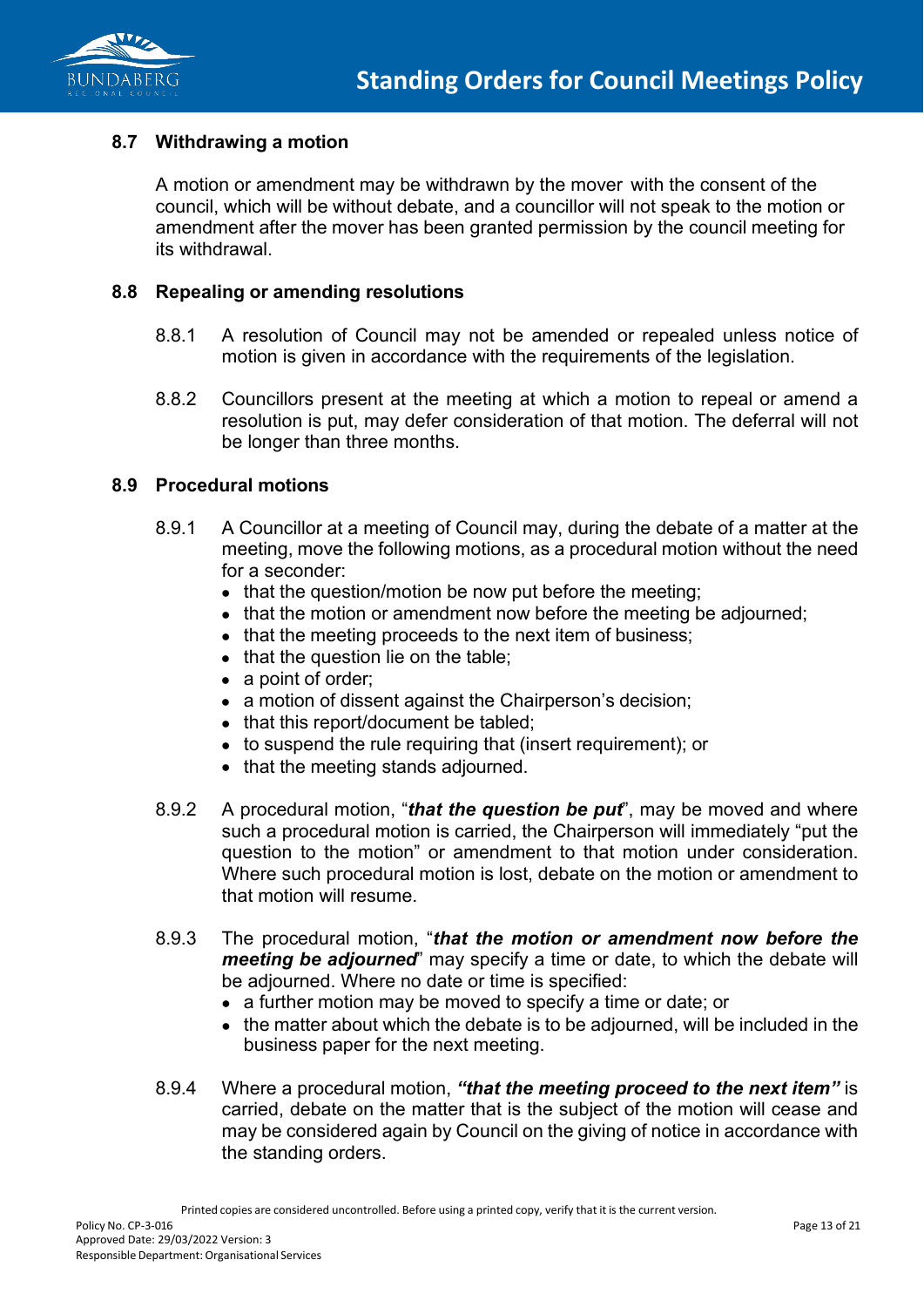

- 8.9.5 A procedural motion "*that the question lie on the table*", will only be moved where the Chairperson or a Councillor requires additional information on the matter before the meeting (or the result of some other action of Council or person is required) before the matter may be concluded at the meeting. Where such a procedural motion is passed, Council will proceed with the next matter on the business paper. The motion, "*that the matter be taken from the table*", may be moved at the meeting at which the procedural motion was carried or at any later meeting.
- 8.9.6 Any Councillor may ask the Chairperson to decide on a "*point of order*" where it is believed that another Councillor:
	- has failed to comply with proper procedures;
	- is in contravention of the legislation; or
	- is beyond the jurisdiction power of the Council meeting.

*Note*: Points of order cannot be used as a means of contradicting a statement made by the Councillor speaking. Where a point of order is moved, consideration of the matter to which the motion was moved will be suspended. The Chairperson will determine whether the point of order is upheld.

Upon the question of order suddenly arising during the process of a debate, a Councillor may raise a point of order, and then the Councillor against whom the point of order is raised, will immediately cease speaking. Notwithstanding anything contained in this policy to the contrary, all questions or points of order at any time arising will, until decided, suspend the consideration and decision of every other question.

- 8.9.7 A Councillor may move "*a motion of dissent"* in relation to a ruling of the Chairperson on a point of order. Where such motion is moved, further consideration of any matter will be suspended until after a ruling is made. Where a motion of dissent is carried, the matter to which the ruling of the Chairperson was made will proceed as though that ruling had not been made. Whereas a result of that ruling the matter was discharged as out of order, it will be restored to the business paper and be dealt with in the normal course of business.
- 8.9.8 The motion, "*that this report/document be tabled*", may be used by a Councillor to introduce a report or other document to the meeting, only if the report or other document is not otherwise protected under confidentiality or information privacy laws. On tabling the document, it ceases to be a confidential document and is available for public scrutiny.
- 8.9.9 A procedural motion, "*to suspend the rule requiring that ….*" may be made by any Councillor in order to permit some action that otherwise would be prevented by a procedural rule. A motion to suspend a rule will specify the duration of such a suspension.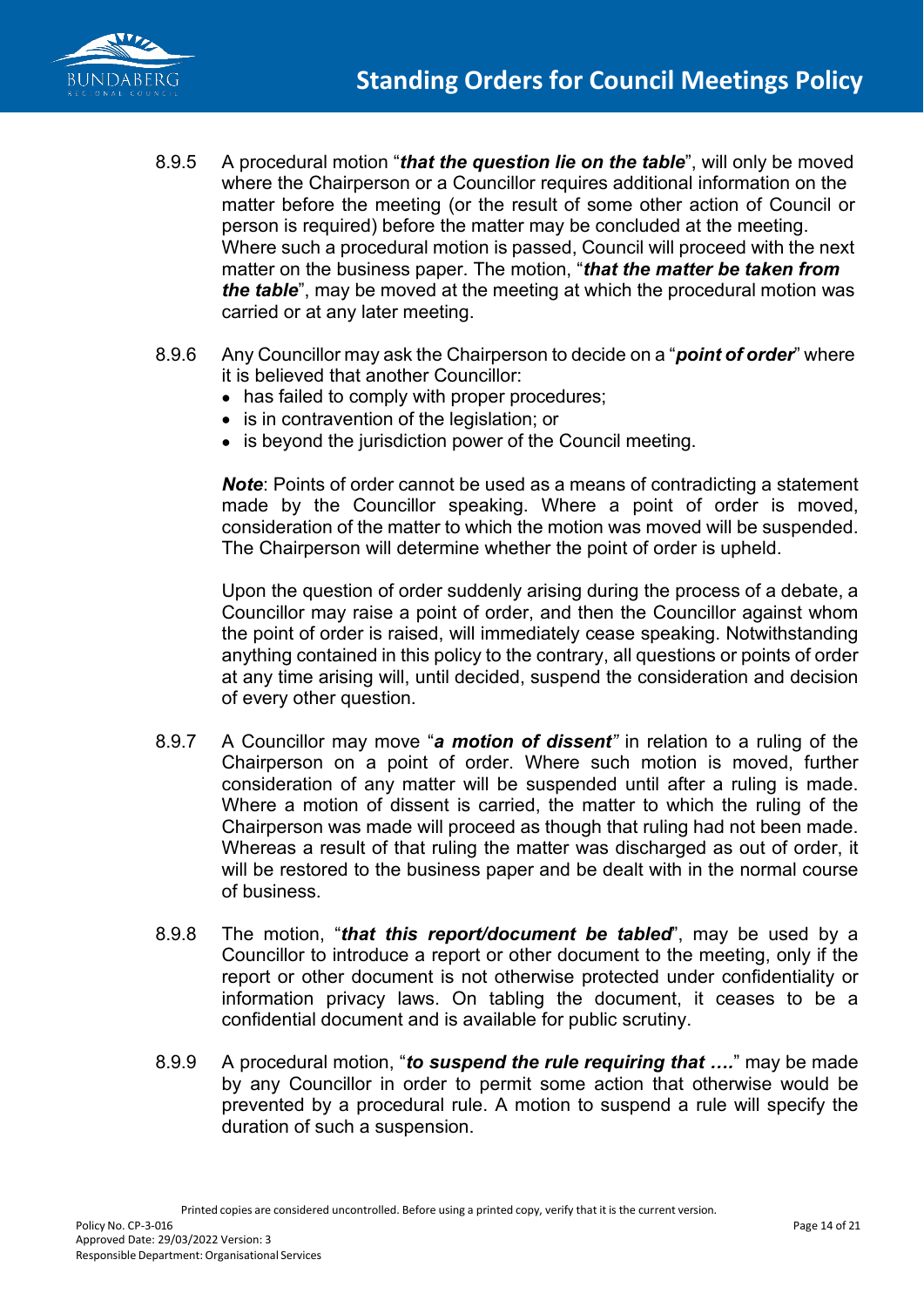

8.9.10 A procedural motion, "*that the meeting stands adjourned*" may be moved by a Councillor at the conclusion of debate on any matter on the business paper or at the conclusion of a Councillor's time for speaking to the matter, and will be put without debate.

Such a procedural motion will specify a time for the resumption of the meeting and on resumption of the meeting, the Council meeting will continue with the business before the meeting at the point where it was discontinued on the adjournment.

#### **8.10 Questions**

- 8.10.1 A Councillor may at a Council meeting ask a question for reply by another Councillor or an employee regarding any matter under consideration at the meeting. A question shall be asked categorically and without argument and no discussion will be permitted at the Council meeting in relation to a reply or a refusal to reply to the question. A Councillor or employee to whom a question is asked without notice may request that the question be taken on notice for the next meeting.
- 8.10.2 A Councillor who asks a question at a meeting, whether or not upon notice, will be deemed not to have spoken to the debate of the motion to which the question relates.
- 8.10.3 The Chairperson may disallow a question which is considered inconsistent with an acceptable request or good order, provided that a Councillor may move a motion that the Chairperson's ruling be disagreed with, and if carried the Chairperson will allow the question.

#### **9. Meeting conduct**

### **9.1 Process for dealing with unsuitable meeting conduct**

The conduct of a Councillor is unsuitable meeting conduct if the conduct happens during a Council meeting and contravenes a behavioural standard of the Code of Conduct for Councillors in Queensland. When dealing with an instance of unsuitable conduct by a councillor in a meeting, the following procedures must be followed.

- 9.1.1 The Chairperson must reasonably believe that unsuitable meeting conduct has been displayed by a Councillor at a meeting.
- 9.1.2 If the Chairperson decides the unsuitable meeting conduct has occurred, the Chairperson must consider the severity of the conduct and whether the Councillor has had any previous warnings for unsuitable meeting conduct issued. If the Chairperson decides the conduct is of a serious nature or another warning is warranted, proceed to 9.1.7.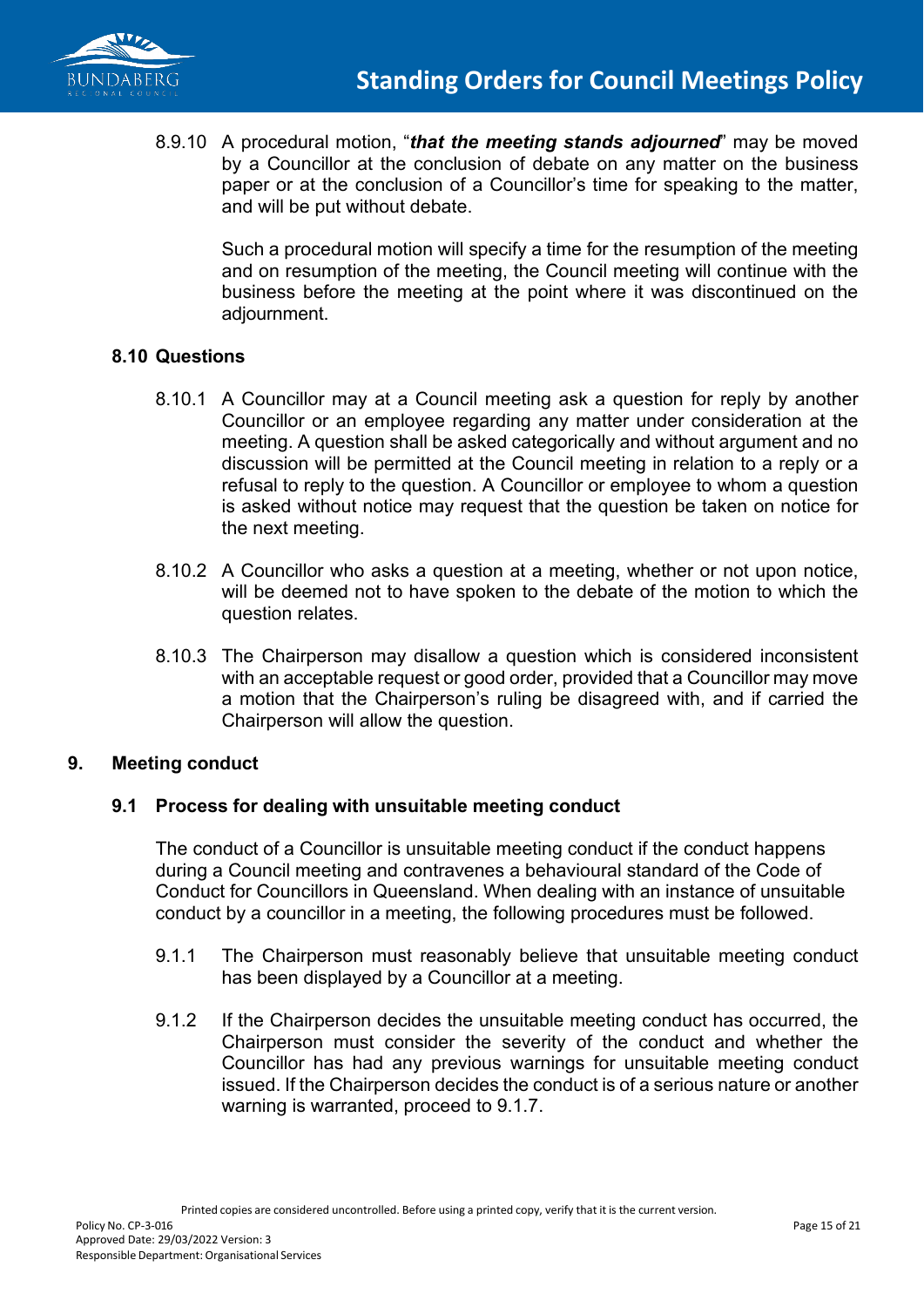

- 9.1.3 If the Chairperson decides unsuitable meeting conduct has occurred but is of a less serious nature, the Chairperson may request the Councillor take remedial actions such as:
	- ceasing the unsuitable meeting conduct and refraining from exhibiting the conduct;
	- apologising for their conduct; or
	- withdrawing their comments.
- 9.1.4 If the Councillor complies with the Chairperson's request for remedial action, no further action is required.
- 9.1.5 If the Councillor fails to comply with the Chairperson's request for remedial action, the Chairperson may warn the Councillor that failing to comply with the request could result in an order being issued.
- 9.1.6 If the Councillor complies with the Chairperson's warning and request for remedial action, no further action is required.
- 9.1.7 If the Councillor continues to fail to comply with the Chairperson's request for remedial action or the Chairperson decided a warning was not appropriate under 9.1.3, the Chairperson may make one or more of the orders below:
	- an order reprimanding the Councillor for the conduct; or
	- an order requiring the Councillor to leave the meeting, including any area set aside for the public and stay out for the duration of the meeting.
- 9.1.8 If the Councillor fails to comply with an order to leave and stay away from the meeting, the Chairperson can issue an order that the Councillor be removed from the meeting.
- 9.1.9 Following the completion of the meeting, the Chairperson must ensure:
	- details of any order issued is recorded in the minutes of the meeting;
	- if it is the third or more order within a 12-month period made against a Councillor, or the Councillor has refused to comply with an order issued to leave the meeting, these matters are dealt with at the next meeting of Council and treated as inappropriate conduct
	- Council's Chief Executive Officer is advised to ensure details of any order made is updated in Council's Councillor Conduct Register.
- 9.1.10 Any Councillor aggrieved with an order issued by the Chairperson can move a motion of dissent for parts 9.1.1, 9.1.7 and 9.1.8 above.

*Note:* Chairpersons of a meeting are carrying out a statutory responsibility under the Act to manage and lead the meeting. As such, where a Chairperson behaves inappropriately in a meeting this involves a breach of the trust placed in them as the Chairperson of the meeting and may be dealt with as misconduct. The breach can be referred to the Office of the Independent Assessor to be dealt with. However, breaches of trust do not arise because Councillors disagree with the Chairperson's decision or ruling during the meeting.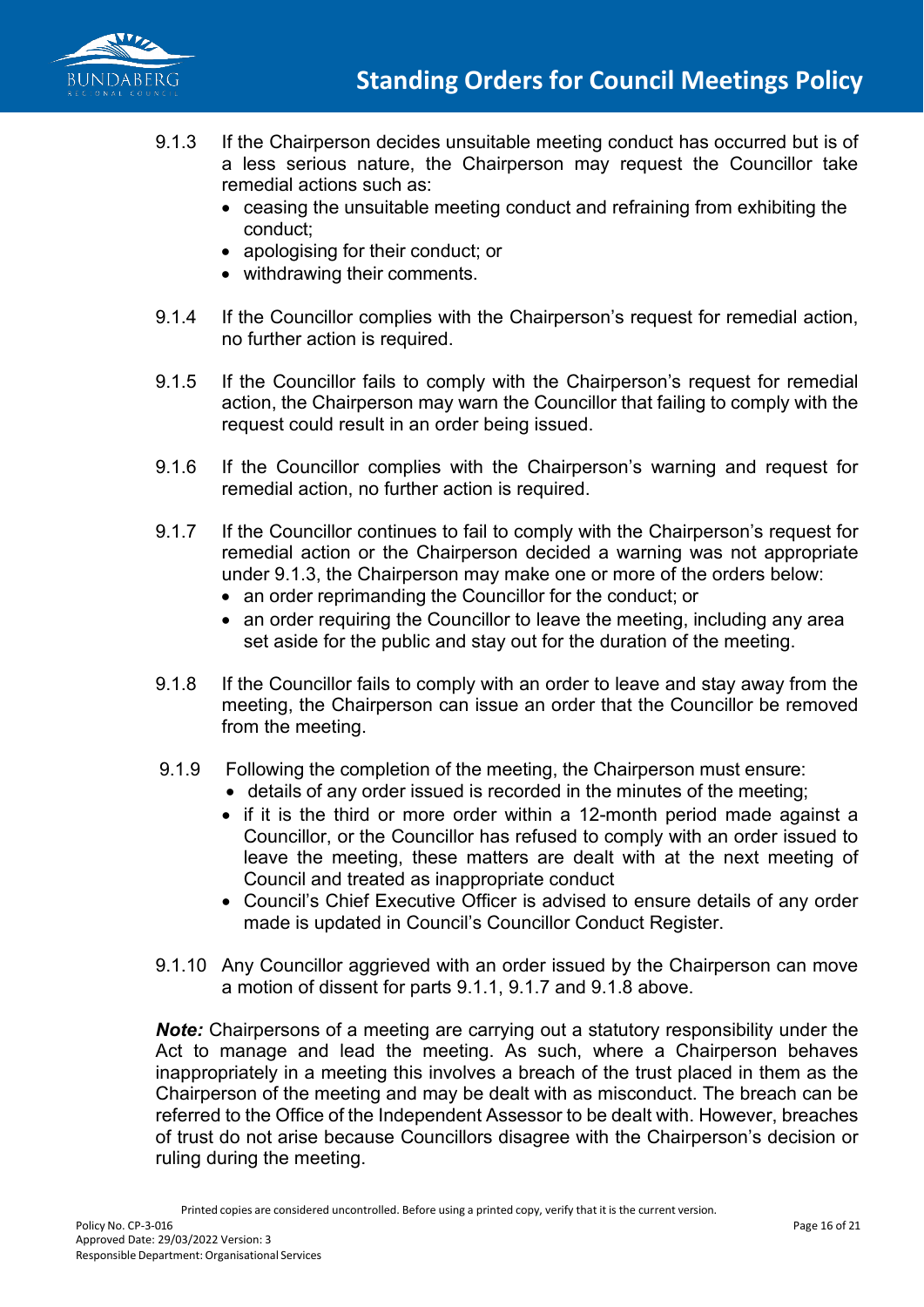

#### **9.2 General conduct during meetings**

- 9.2.1 After a meeting of Council has been formally constituted and the business commenced, a Councillor will not enter or leave from the meeting without first notifying the Chairperson.
- 9.2.2 Councillors will speak to each other or about each other during the Council meeting by their respective titles, ("Mayor" or "Councillor"), and when speaking of or addressing employees will call them by their respective official or departmental title and will confine their remarks to the matter then under consideration.
- 9.2.3 No Councillor who is speaking will be interrupted except upon a point of order being raised either by the Chairperson or by another Councillor.
- 9.2.4 When the Chairperson speaks during the process of a debate, the Councillor speaking or offering to speak will immediately cease speaking, and each Councillor present will observe strict silence so that the Chairperson may be heard without interruption.

#### **9.3 Meeting process for dealing with suspected inappropriate conduct which has been referred to Council by the Independent Assessor (IA)**

- 9.3.1 Pursuant to Chapter 5A, Division 5 of the Act (Referral of conduct to a local government) a referral from the IA of inappropriate conduct or an instance of suspected inappropriate conduct may arise from circumstances under paragraph 9.1.9 (dot point two) of this policy.
- 9.3.2 Council must complete an investigation into the alleged conduct:
	- Consistent with any recommendations from the IA; and
	- Consistent with Council's Councillor Complaints Investigation Policy; or
	- In another way decided by resolution of Council.
- 9.3.3 After the completion of the investigation, Council must decide in a council meeting, whether the Councillor has engaged in inappropriate conduct, unless it has delegated responsibility for this decision under section 257 of the Act.
- 9.3.4 When dealing with an instance of suspected inappropriate conduct which has been referred to Council by the IA:
	- 9.3.4.1 Council must be consistent with the local government principle of transparent and accountable decision making in the public interest by dealing with suspected inappropriate conduct in an open meeting of the Council. However, where the matter may directly affect the health and safety of the complainant due to the nature of the complaint, Council may resolve to go into closed session under section 254J of the Regulation to discuss the allegation.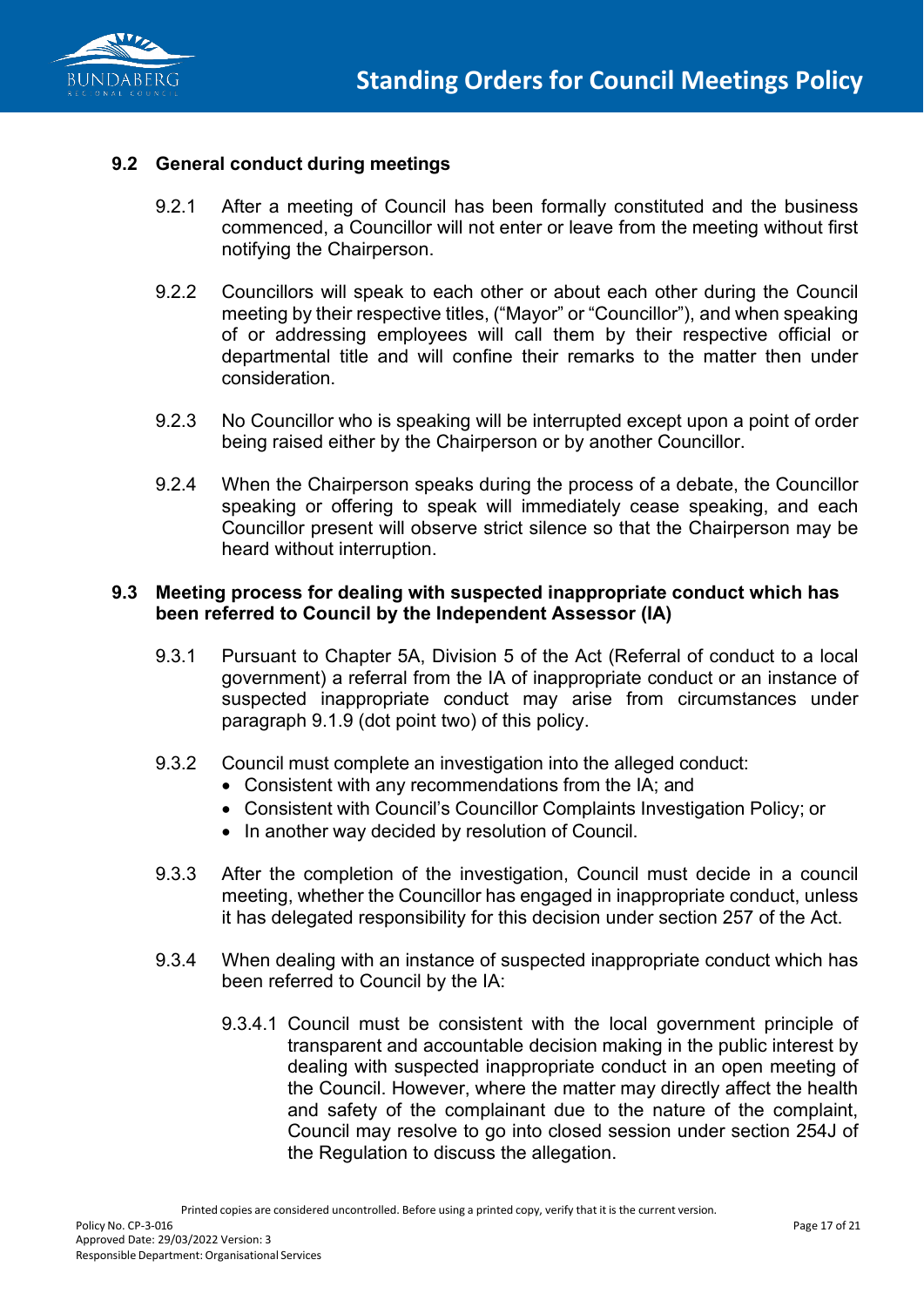

9.3.4.2 The subject Councillor has a declarable conflict of interest in the matter and is permitted by Council to remain in the meeting during the debate about whether the Councillor engaged in the inappropriate conduct and answer questions put to the subject Councillor by the Chairperson to assist the other Councillors in making a decision.

> This permission to remain in the meeting for the debate is on the condition that the subject Councillor must leave the place where the meeting is being held, including any area set aside for the public, during the vote on whether they have committed inappropriate conduct and what, if any, penalty to impose if the councillor is found to have committed inappropriate conduct.

- 9.3.4.3 Should the complainant be a Councillor, that Councillor may have a declarable conflict of interest in the matter and if so, must follow the declarable conflict of interest procedures in section 4. If the complainant councillor who has a declarable conflict of interest, wishes to remain in the meeting during the debate and vote on the matter, the other councillors must decide how to deal with the conflict of interest under section 4. The complainant Councillor can be ordered to leave the meeting place or conditions may be applied to allow that Councillor to participate in either the debate, the vote or the decision on any disciplinary action to be applied.
- 9.3.4.4 Council must debate the issue and decide whether the subject Councillor engaged in inappropriate conduct. If Council has lost quorum due to the number of conflicted councillors or another reason, the matter must be delegated consistent with section 257 of the Act or deferred to another date when a quorum will be present.
- 9.3.4.5 If a decision is reached that the subject Councillor has engaged in inappropriate conduct, then the Councillors must decide what penalty or penalties from the following orders detailed in 9.3.4.6, if any, to impose on the subject Councillor. In deciding what penalty to impose, Council may consider any previous inappropriate conduct of the Councillor and any allegation made in the investigation that was admitted, or not challenged, and that Council is reasonably satisfied is true.
- 9.3.4.6 Council may order that no action be taken against the Councillor or make one or more of the following:
	- a) an order that the Councillor make a public admission that the Councillor has engaged in inappropriate conduct;
	- b) an order reprimanding the Councillor for the conduct;
	- c) an order that the Councillor attend training or counselling to address the Councillor's conduct, including at the Councillor's expense;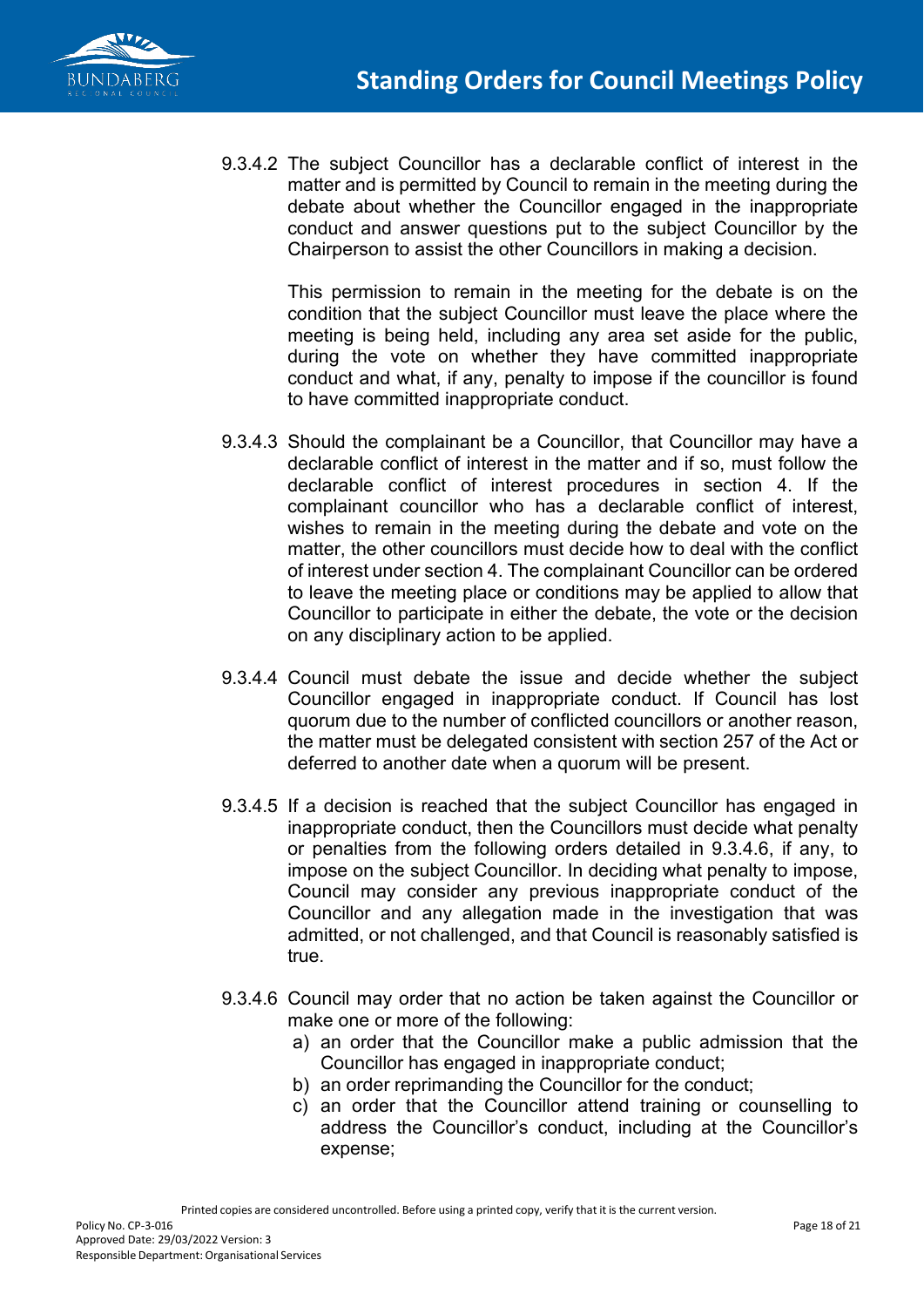

- d) an order that the Councillor be excluded from a stated Council meeting;
- e) an order that the Councillor is removed, or must resign, from a position representing Council, other than the office of Councillor, for example, the Councillor is ordered to resign from an appointment representing the Council on a State board or committee;
- f) an order that if the Councillor engages in the same type of conduct again, it will be treated as misconduct; and
- g) an order that the Councillor reimburse Council for all or some of the costs arising from the Councillor's inappropriate conduct.
- 9.3.4.7 Council may not make an order under section 9.3.4.6 c), d), e) and f)in relation to a person who is no longer a Councillor.
- 9.3.4.8 The subject Councillor and where relevant the complainant Councillor, must be invited back into the place where the meeting is being held once a decision has been made, and the Chairperson must advise them of the details of the decision.
- 9.3.4.9 The Chairperson must ensure the meeting minutes reflect the resolution made.

### **9.4 Disorder**

The Chairperson may adjourn the meeting of Council, where disorder arises at a meeting other than by a Councillor. On resumption of the meeting, the Chairperson will move a motion, which shall be put without debate, to determine whether the meeting will proceed. Where such a motion is lost, the Chairperson shall declare the meeting closed, and any outstanding matters referred to a future meeting.

### **10. Attendance and non-attendance**

### **10.1 Attendance of public and the media at a meeting**

- 10.1.1 An area shall be made available at the place where any meeting of Council is to take place for members of the public and representatives of the media to attend the meeting and as many members of the public as reasonably can be accommodated in that area will be permitted to attend the meeting.
- 10.1.2 When Council is sitting in closed session, the public and representatives of the media will be excluded.

### **10.2 Closed session**

10.2.1 Council and standing committees may resolve that a meeting be closed to the public if its Councillors consider it necessary to discuss any of the following matters: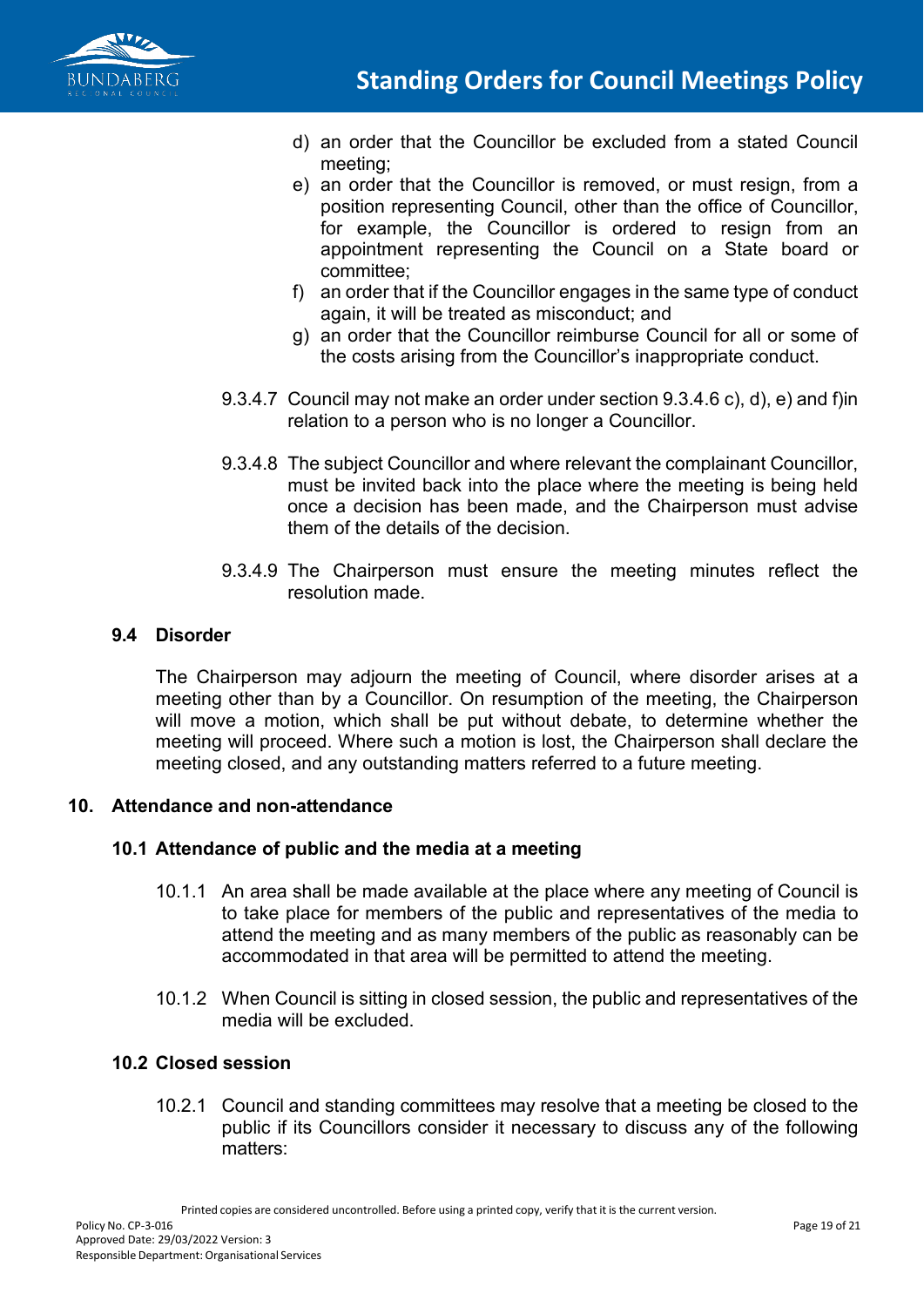

- appointment, dismissal or discipline of the Chief Executive Officer;
- industrial matters affecting employees;
- Council's budget;
- rating concessions;
- legal advice obtained by Council, including legal proceedings that may be taken by or against Council;
- matters that may directly affect the health and safety of an individual or group of individuals;
- negotiations relating to a commercial matter involving Council for which a public discussion could prejudice the interest of Council;
- negotiations relating to the taking of land by Council under the *Acquisition of Land Act 1967*;
- a matter that Council is required to keep confidential under a law of, or a formal agreement with, the Commonwealth or State.
- 10.2.2 Council or committee meetings cannot resolve that a meeting be closed where the meeting is informed of a Councillor's personal interest in the matter by another person and the eligible Councillors at the meeting must decide whether the Councillor has a declarable conflict of interest in the matter.
- 10.2.3 Further, the meeting must not be closed if a quorum is lost due to the number of conflicted Councillors who leave the meeting and Council must: • delegate the matter;
	- decide by resolution to defer to a later meeting; or
	- decide by resolution to take no further action on the matter.

*Note*: None of the above will be considered, discussed, voted on or made during a closed session. If a closed session includes attendance by audio link or audio visual link, the Councillor/s attending by audio link or audio visual link must maintain confidentiality by ensuring no other person can hear their conversation while in the closed meeting.

- 10.2.4 To take a matter into a closed session Council must abide by the following:
	- pass a resolution to close the meeting;
	- the resolution must state the matter to be discussed, an overview of what is to be discussed and why the meeting should be closed while the matter is considered;
	- if the matter is known in advance, the agenda should clearly identify that the matter will be considered in closed session, and an explanation of why it is deemed necessary to take the issue into closed session must be stated;
	- not make a resolution while in a closed meeting (other than a procedural resolution).